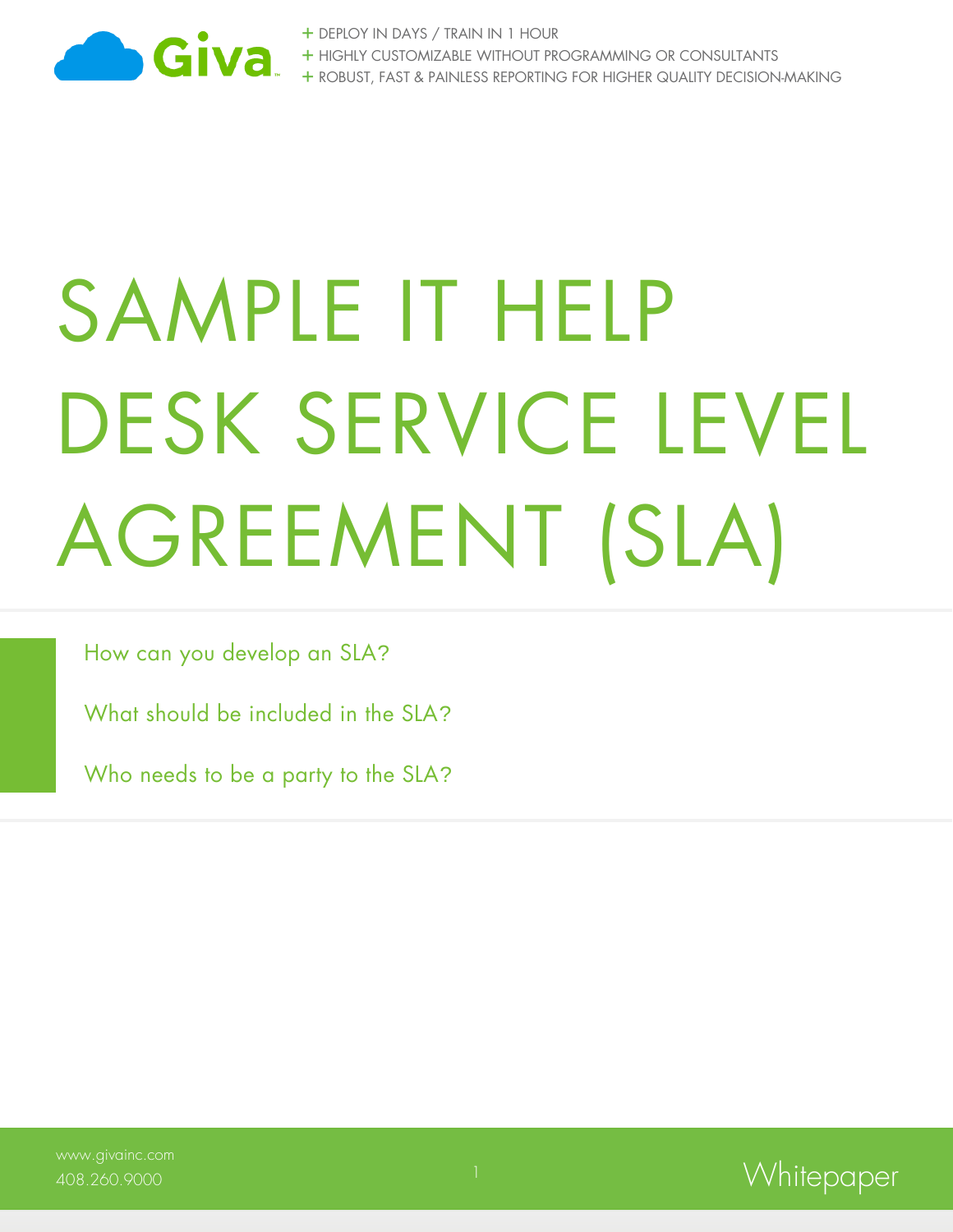

# **YOUR COMPANY, INC. IT HELP DESK SERVICE LEVEL AGREEMENT**

(Sample)

PROVIDER OF XXX IT Help Desk staff SERVICE:

TYPE OF SERVICE: IT Help Desk primary first level support

SERVICE PERIOD: January 1<sup>ST</sup>, 2014 through December 31, 2014

PERFORMANCE: In order to provide optimal first level support service to all departments, all problem and repair calls must be received by the Help Desk.

> The company XXX IT HELP DESK will provide (Customer Name/Department Name) with the following support:

# **First level problem determination where**

- 1. All problems will be recorded.
- 2. Problems will be resolved or assigned to the appropriate specialist.
- 3. Problems will be monitored.
- 4. Users will be notified of commitment times and any problems that occur in meeting the established commitment.
- 5. Problem resolution will be documented and available in report status.
- 6. Monthly reports will be provided.

## **A single point of contact with the XXX department for**

- 1. Orders for new equipment.
- 2. Equipment moves, adds, and changes (Equipment includes personal computers, printers, and telephones).
- 3. Services such as data entry, building access authorizations, new computer user IDs and passwords, voice mail, Centrex lines, mainframe connections, file server connections, reports, and application program problems and requests.

RELIABILITY: Services will be provided between the hours of 8:00 a.m. and 5:00 p.m., Monday through Friday, except holidays. During this time the Help Desk will be staffed with a minimum of X people.

> The telephone number (000-0000) will have two lines available to take calls. When both lines are busy, calls will be forwarded to voice mail, where a message can be left. The Help Desk guarantees a return call within five minutes of an urgent voice mail message. All messages left on voice mail will be confirmed for receipt within four hours. A separate telephone number (000-0000) will be available to check the status of system (mainframe, AS/400, file server, voice mail) operability. From this number, a caller may also be transferred to the Help Desk staff. Telephone number 000-0000 is available for faxed information.

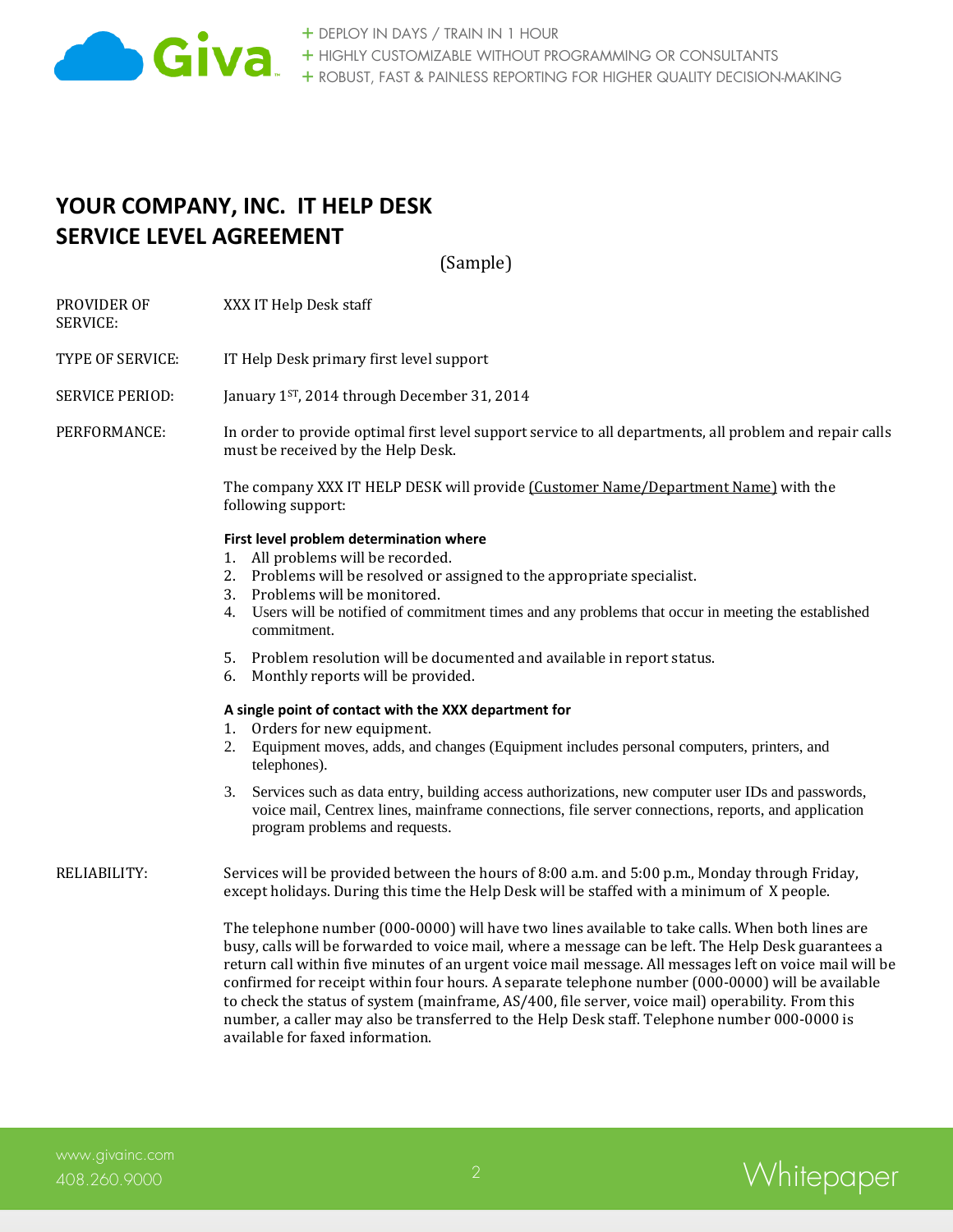

# RESPONSE TIME: **First level problem determination will be assigned using the following criteria:**

- 1. Number of customers affected
- 2. Effect on business mission
- 3. Context of problem
- 4. Deadlines
- 5. Estimated solution time
- 6. Application involved
- 7. Frequency of problem
- 8. Customer's sense of priority
- 9. Customer's commitment level
- 10. Availability of workaround
- 11. Threat to data integrity or computer security

# **The following table will be used internally to prioritize calls and to give a response time commitment:**

| <b>Severity Level</b> | <b>Definition</b>                                                                                                                                                                                                                                                               | <b>Response Times</b> |
|-----------------------|---------------------------------------------------------------------------------------------------------------------------------------------------------------------------------------------------------------------------------------------------------------------------------|-----------------------|
| 1. System Down        | AS/400, mainframe, server                                                                                                                                                                                                                                                       | Immediate             |
| 2. Critical           | Business outage or significant<br>customer impact that threatens<br>future productivity                                                                                                                                                                                         | Within 1 hour         |
| 3. Urgent             | High-impact problem where<br>production is proceeding, but in a<br>significantly impaired fashion;<br>there is a time-sensitive issue<br>important to long term productivity<br>that is not causing an immediate<br>work stoppage; or there is significant<br>customer concern. | Within 2 hours        |
| 4. Important          | Important issue that does not<br>have significant current<br>productivity impact                                                                                                                                                                                                | Within 4 hours        |
| 5. Monitor            | Issue requiring no further action<br>beyond monitoring for follow-up,<br>if needed                                                                                                                                                                                              | Within 1 business day |
| 6. Informational      | Request for information only                                                                                                                                                                                                                                                    | Within 1 business day |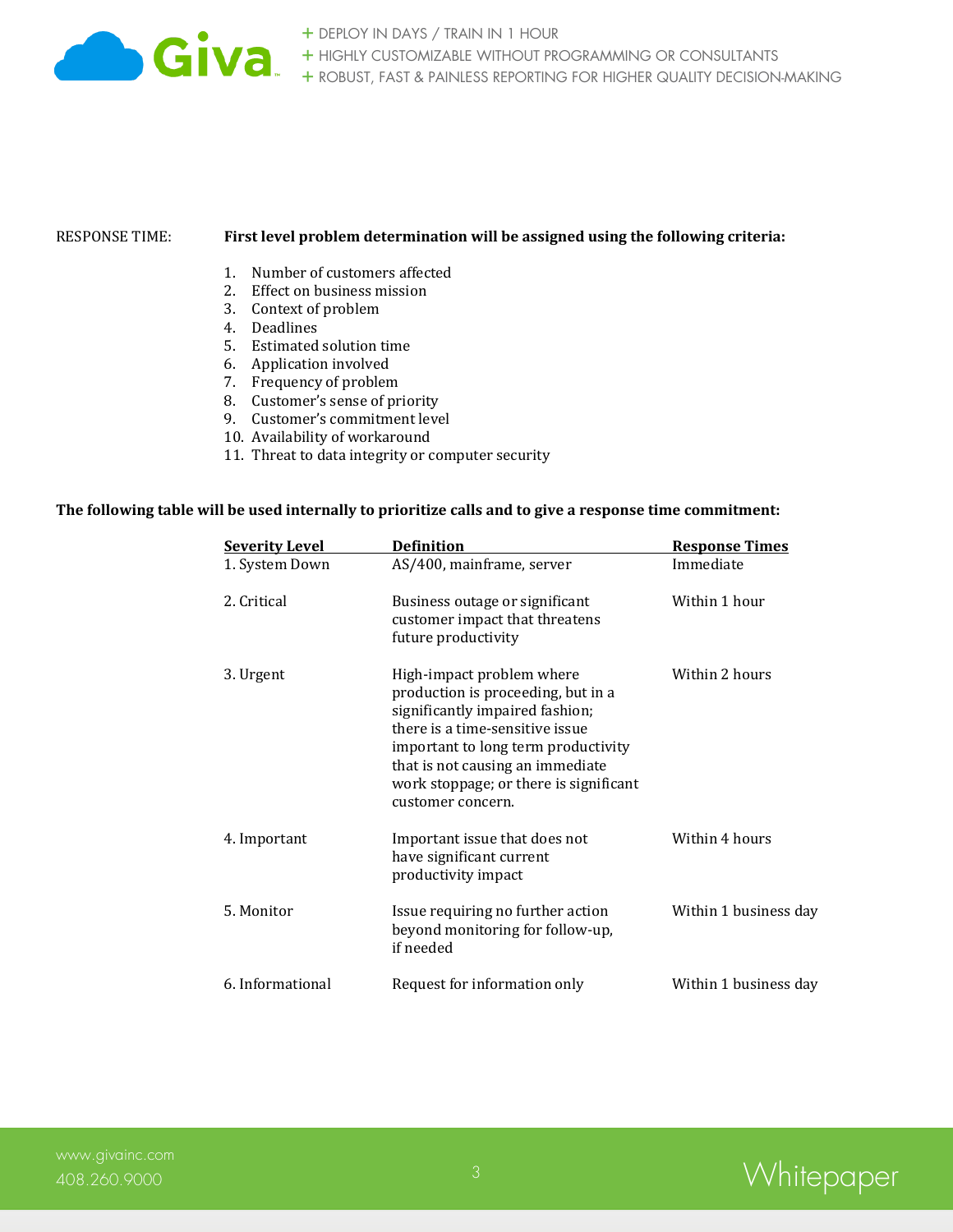

**Single point of contact response will be determined using the following criteria:**

| <b>DEFINITION</b>                 | <b>RESPONSE TIME</b>                                                                                                 |
|-----------------------------------|----------------------------------------------------------------------------------------------------------------------|
| 1. Orders for new equipment       | Information conveyed to manager within one business<br>day, then schedule confirmation provided by manager.          |
| 2. Equipment moves, adds,         | If specific date requested, Help Desk staff will changes<br>negotiate with all involved staff to confirm date.       |
| 3. Data entry service             | Information conveyed to data entry supervisor within one<br>hour, then schedule confirmation provided by data entry. |
| 4. System sign-on requests        | To be returned to user within five business days.                                                                    |
| 5. Centrex lines                  | Line to be ordered within one business day.                                                                          |
| 6. Voice mail                     | Voice mailbox with existing line - one business day.                                                                 |
| 7. Computer reports               | Information conveyed to manager within one business<br>day, then schedule confirmation provided by manager.          |
| 8. Application requests           | Information conveyed to manager within one business<br>day, then schedule confirmation provided by manager.          |
| 9. Building access authorizations | Form to be sent to requestor within one business day.                                                                |
| 10. Budget figures                | Information conveyed to XXX within one business day.                                                                 |

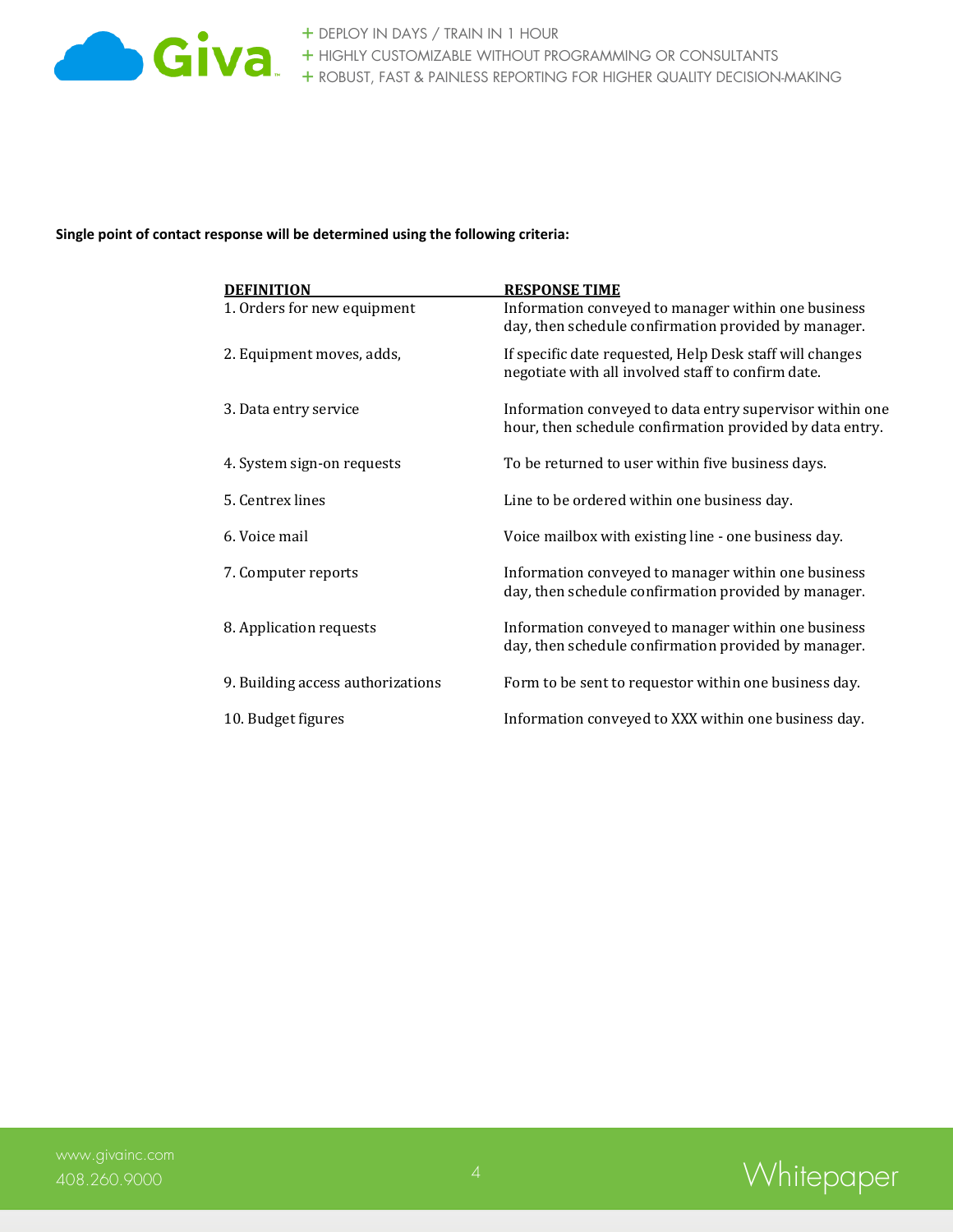

LIAISON: (Customer Name) internal liaison person is responsible for keeping and updating software manuals used by the department. The department liaison person is responsible for answering software use questions, while IT Help Desk staff will respond to software problems. The liaison person will also be responsible for contacting vendors when problems arise with Software or equipment not supported by XXX. (See Attachment 1 for complete list of supported software.) This liaison will be the individual who the IT Help Desk staff will work with on training needs, reporting information, and "in-department" trouble-shooting. The liaison will also assist the IT Help Desk in the maintaining of correct data base information. To facilitate this, the liaison will inform the IT Help Desk of any changes of staff (i.e. replacements).

The liaison for (Customer Name) is: \_\_\_\_\_\_\_\_\_\_\_\_\_\_\_\_\_\_\_\_\_\_\_\_\_\_\_\_\_\_\_\_\_\_\_\_\_\_\_\_\_\_\_\_

PURCHASING Following is a list of the individuals within the Department who have the authority to place orders with APPROVAL: the IT Help Desk for service or equipment that could generate billed back charges.

\_\_\_\_\_\_\_\_\_\_\_\_\_\_\_\_\_\_\_\_\_\_\_\_\_\_\_\_\_\_\_\_\_\_\_\_\_\_\_\_\_\_\_\_\_\_\_\_\_\_\_\_\_\_\_\_\_\_\_\_\_\_\_\_\_\_

When orders are placed with the IT Help Desk, it will be the above contact's responsibility to provide purchase order information that can then be referenced on the orders. The department contact will work with (XXX Staff Name) to place and confirm components on orders. If the IT Help Desk is not provided with the correct authorization, the order will be placed on hold awaiting this authorization.

The clock for response time for the Help Desk will be suspended during this wait and will restart only after this information is provided.

REPORTING: The IT Help Desk will provide monthly reports to [Customer Name] staff containing information on actual performance achieved, compared to service levels agreed on. Information will be provided on both open and closed requests. (Customer Name) staff is not responsible for reporting, but may at their discretion audit the methods being used by the IT Help Desk to gather and report performance data.

MODIFICATIONS: This agreement may be amended at any time with mutual consent of both parties.

OPERATIONS MANAGER: \_\_\_\_\_\_\_\_\_\_\_\_\_\_\_\_\_\_\_\_\_\_\_\_\_\_\_\_\_\_\_\_\_\_ Date: \_\_\_\_\_\_\_\_\_\_\_\_\_\_\_\_\_\_\_

(CUSTOMER NAME): \_\_\_\_\_\_\_\_\_\_\_\_\_\_\_\_\_\_\_\_\_\_\_\_\_\_\_\_\_\_\_\_\_\_\_\_\_\_\_\_\_Date: \_\_\_\_\_\_\_\_\_\_\_\_